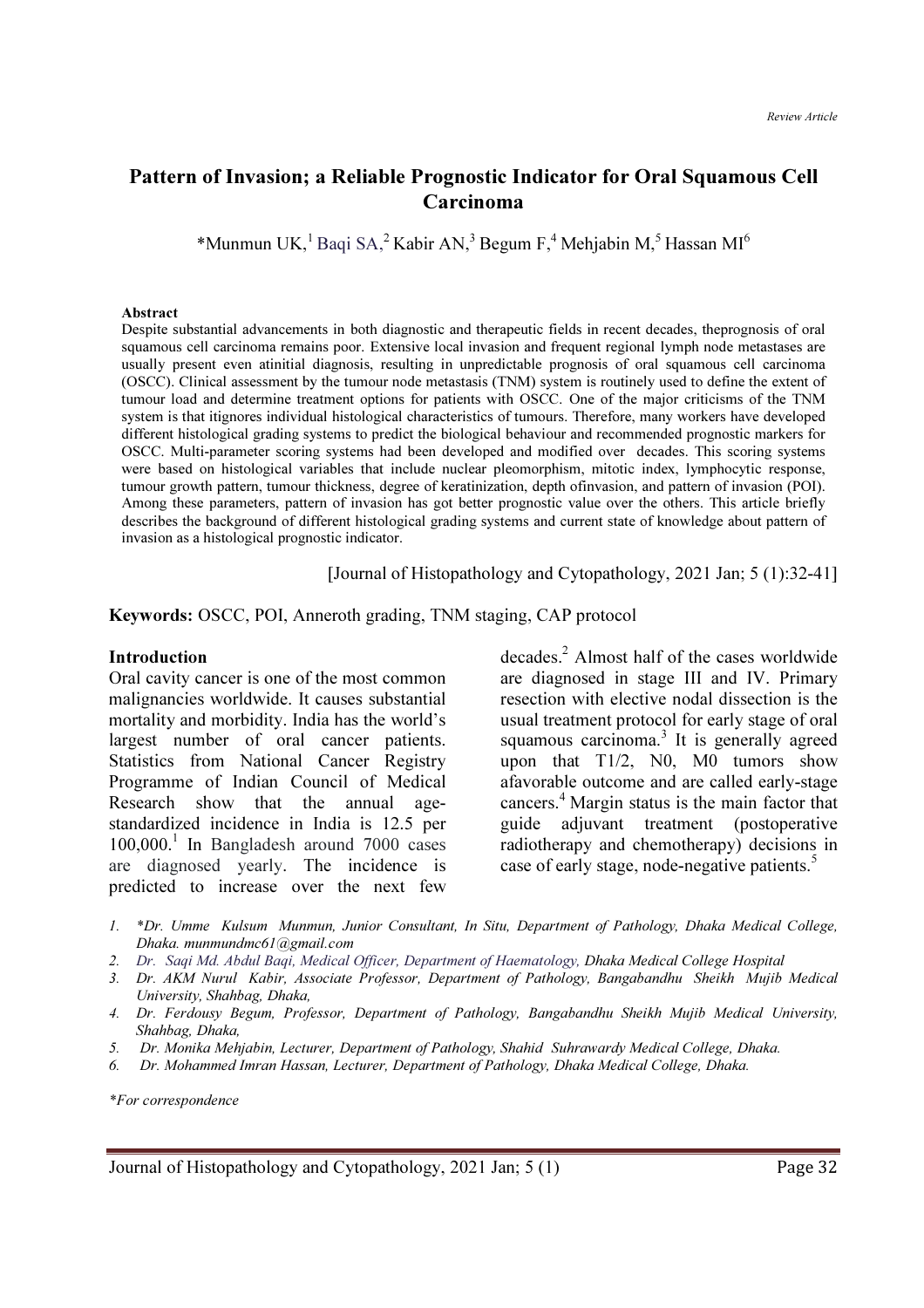Review Article

Prognosis of OSCC depends on multiple factors. Clinically, tumorstage and lymph node (LN) status are the 2 most importantfactors that determine patients' treatment and outcome. However,prognosis of the patients with early-stage OSCC is unpredictable. While most of the patients have a prolongeddisease-free survival, some patients of early stage cancer show early relapse and death<sup>6</sup>.Researchers have evaluateddifferent clinical and histological parameters for predicting therisk of LN metastasis and recurrencein early-stage tumors. Various histological parametersare associated with a higher incidence of nodal metastasis inoral cavity cancer. Of these, lymphovascular invasion (LVI) and perineural invasion (PNI) are well-known in case of OSCC and other malignanciesin all stages and are mandatory part of reporting format<sup>7</sup>. However, LVI and PNI aredifficult to evaluate, especially in small biopsies. In these circumstances, pattern of invasion of OSCC could be a very useful parameter for prediction of patients' prognosis. This review article summarizes the historical background of development of multiparameter grading systems and the recent concepts of pattern of invasion as apredictor of prognosis in OSCC patients.

#### TNM staging of OSCC

In pretherapeutic clinical-diagnostic staging there are basically two classification systems that have been used during the last years: Union Internationale Centre le Cancer (UICC)and The American Joint Committee for Cancer Staging (AJCC). Staging protocols, such as those of CAP (College of American Pathologists), are to document surgical procedure, tumor site, tumor laterality, tumor focality, tumor size, histologic type, histologic grade where applicable, margin status, lymphovascular invasion, perineural invasion, regional lymph node findings and summarize these pathologic findings using TNM system. TNM staging for oral squamous cell carcinomas (OSCCs) is not sufficient for optimal prognostication.<sup>8</sup> AJCC 7th edition staging was sunset on December 31, 2017.Significant alterations were made in the 8th edition of AJCC for lip and oral cavity cancer staging. These include the incorporation of depth of invasion (DOI) into T stage and extranodal extension (ENE) into N stage. To simplify prognostication, the current edition of AJCC staging protocol recommends the assessment of WPOI-5. It should be reported whether WPOI-5 is present or not. WPOI-5 is defined as tumor dispersion of  $\geq$  1 mm between tumor satellites. Tumor dispersion is assessed at the advancing tumor edge. To some, WPOI-5 can be viewed as redundant and only optional for reporting purposes, as extratumoral perineural invasion or extratumoral lymphovascular invasion also count as  $WPOI-5$ .<sup>9</sup>

# Current Histological Grading of OSCC

Current histologic grading system of OSCC is based on WHO (1971) defined morphologic criteria of the tumour. A.C. Broder primarily described the grading system of OSCC in 1925.<sup>10</sup> World Health Organization adopted this grading system later in  $1971$ .<sup>11</sup> According to this system, tumors are graded into three groups: well-differentiated or grade I, moderately differentiated or grade II, poorly differentiated or grade III.

Well differentiated or Grade I squamous cell carcinoma is composed of relatively mature tumor cells with few nuclear aberrations. These tumors show presence of keratin pearls and/or individual cell keratinization. Moderately differentiated or Grade II tumor cells exhibit a wide range of differentiation. Keratinization is occasionally present and nuclear aberrations are moderately abundant. Poorly differentiated or Grade III tumors show no tendency towards keratinization.

Journal of Histopathology and Cytopathology, 2021 Jan; 5 (1) Page 33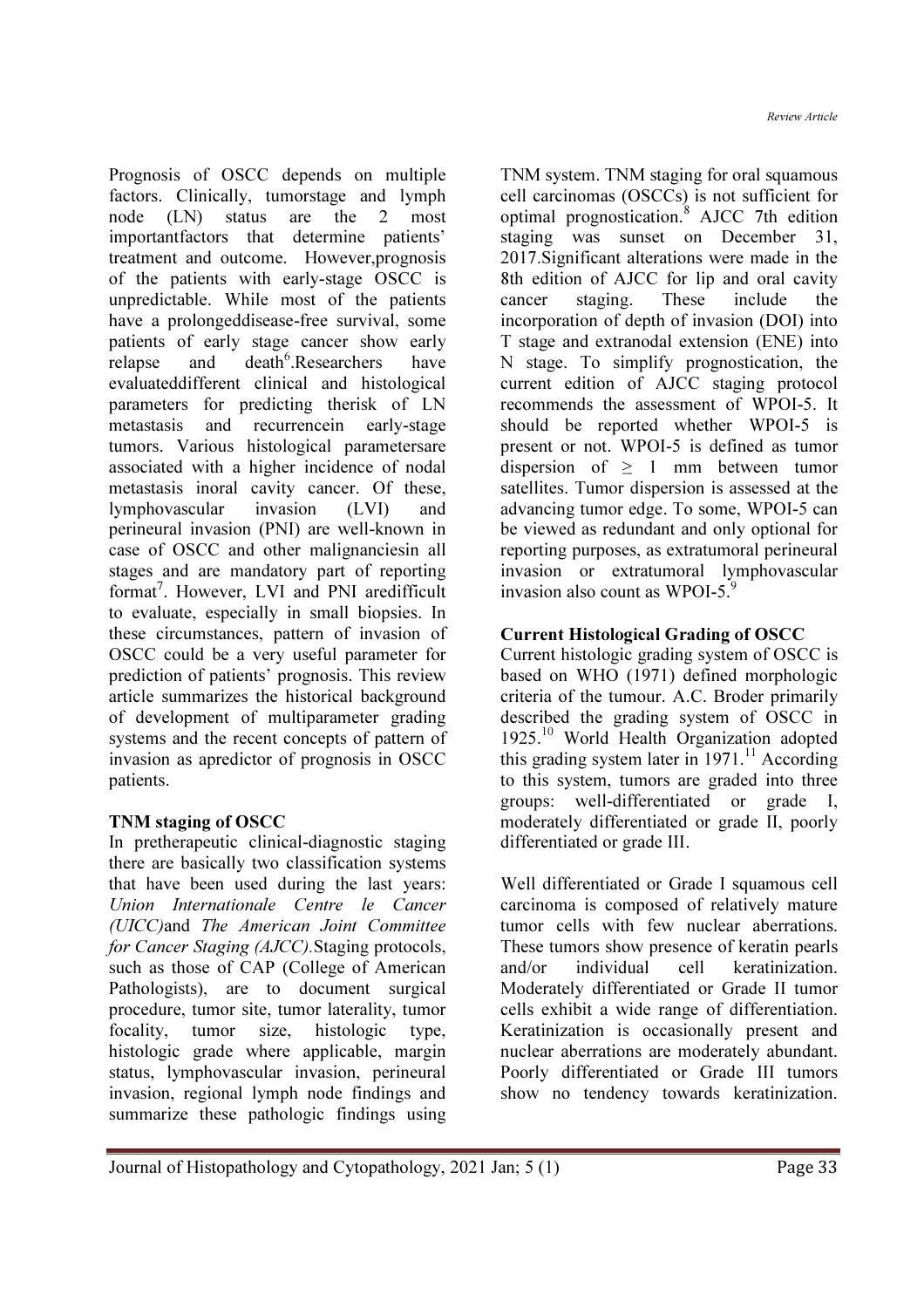Nuclear aberrations are abundant in this group.

Current grading system has been shown to be of limited value in prediction of prognosis and therapy. The reason behind this lacking may be that this system evaluates only the tumor cell population. It does not consider the biologic activity of the tumor in relationship to the surrounding host tissue.

#### Overview on Different Multifactorial Grading Systems

In order to include both the tumor cell population and the tumor-host relationship, Jakobbson introduced a multifactorial histological malignancy grading system in 1973.<sup>12</sup> They used seven histological used seven histological parameters. Subsequently, several modifications followed in order to search for a better prognosticator of the outcome of patients of OSCC. Some of these modified grading systems are histologic malignancy grading by Eneroth (1973), Fisher (1975), Lund (1975), Willen (1975), Crissman (1980) et al etc.<sup>13-17</sup> Few years laer in 1984, Anneroth described a new grading system based on six morphological parameters.<sup>18</sup> Several independent workers have found that Anneroth's described morphologic parameters have a better prognostic value than the conventional Broders' (1925)/ WHO grading system (1971) in predicting nodal metastasis, local recurrence, and survival. In 2011 Akhter et al stated that Anneroth grading was more significantly associated with patients' prognosis over WHO grading.<sup>19</sup> Similarly, In 2012, Lindenblatt et al showed in their study that multiparameter Grading System was statistically associated with pathologic staging and lymph node involvement. At the same time, they stated that poorly differentiated tumors showed a statistically significant relationship with recurrence of cancer. $^{20}$ 

It is generally accepted that most human neoplasms consist of heterogeneous cell populations with variable biological behaviour. Cells at the deep, invasive marginsof OSCCs and other cancers often show characteristicsother than those of superficial parts of the tumour. The histological features of OSCC may differ widely fromarea to area within the same tumour due to tumour heterogeneity and is subject to inter- and intraobserverdisagreement<sup>21</sup>. In search for a better prognosticator, Bryne et al in 1972 introduced a multifactorial malignancy grading system of only the deep invasive margins of OSCC-'invasive cell grading' (1CG)-which proved to be of high prognostic value.<sup>22</sup> They used five morphological parameters omitting the stage of invasion.

There is general agreement that the most useful prognostic information can be deducedfrom the invasive front of the tumour, where the deepest and presumably most aggressive cellsreside.<sup>23</sup> The invasive tumor front has been defined earlier in 2013 by Sharma et al as "the most progressed, three to six tumor cell layers or detached tumor cell groups at the advancing edge of the OSCC".<sup>24</sup>

#### Anneroth's Grading System (1984)

This histologic grading of malignancy is made using six morphological criteria according to this system<sup>18</sup>. Three of these represents the tumor cell population itself including tendency to keratinization, nuclear aberrations or pleomorphism, and number of mitoses. The three additional criteria signifies the tumor-hostrelationship. These are pattern of invasion, stage of invasion and inflammatory response. Each of the parameters are scored as 1 to 4 points based on microscopic findings (Table I). If different scores of the same parameter wereobserved in the same specimen the highest score was considered as representative for that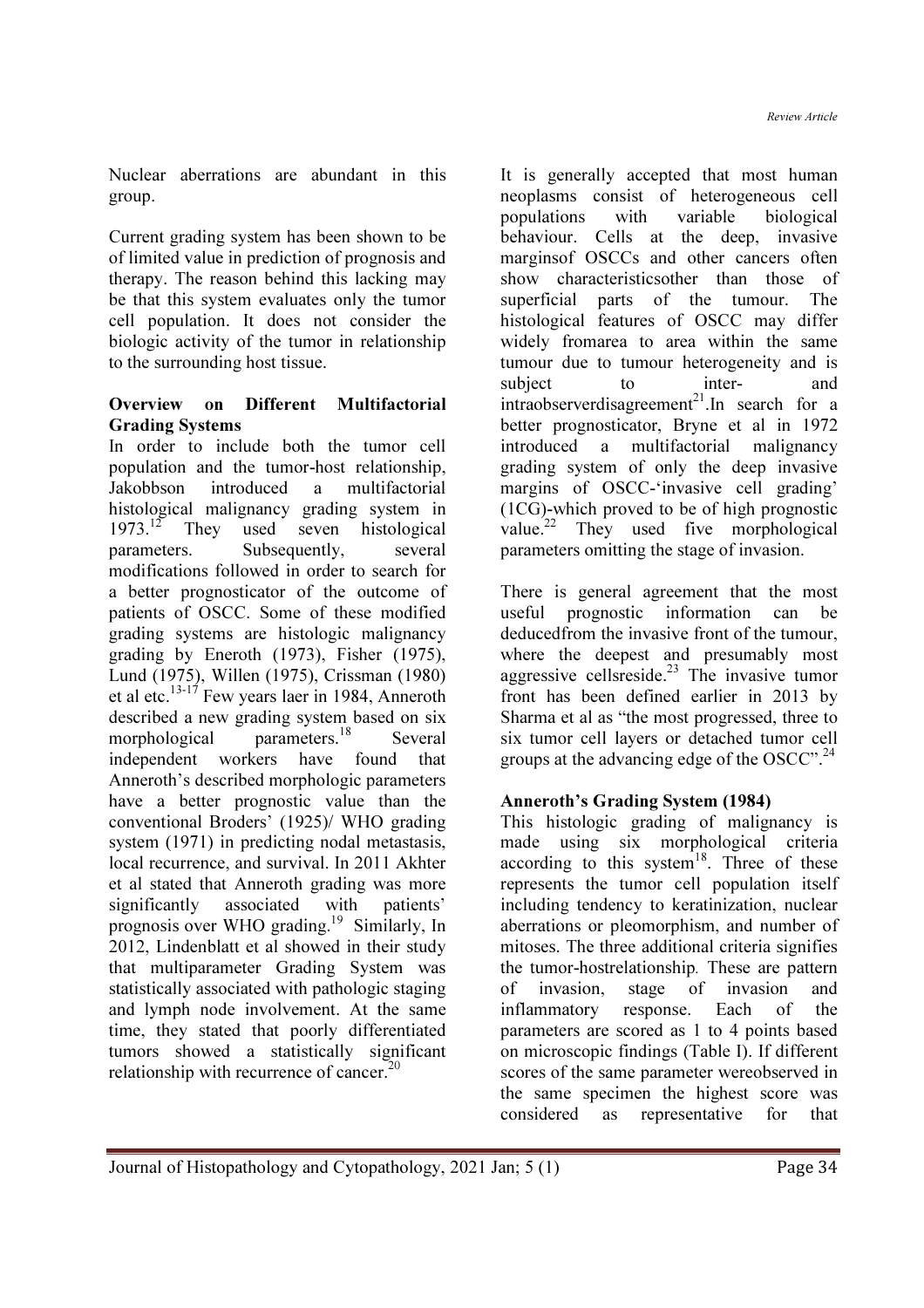parameter.The total point value in the individual patientreflects the degree of malignancy, the higher thescore, the greater the malignancy. The sum of the scores are grouped as follows: 6-12: grade I, 13-18: grade II, 19-24: grade  $\text{III.}^{25}$  A brief description on each of the parameters is as follows:

Keratinization -The grading of keratinization is dependent on individual cell keratinization or keratin pearl formation within the tumor cell population. Score 1 corresponds to tumors with large amounts of keratin (>50% cells). Score 2 represents a moderate amount of keratinization (20-50% cells) and score 3 denotes a poorly keratinized tumor cell (5- 20%) population. Score 4 represents keratinization of very few (0-5%) cells.

Nuclear pleomorphism - Evaluation of nuclear pleomorphism includes variations in size and shape of tumor cell nuclei, increased nuclear-cytoplasmic ratio, and the presence of hyperchromatic and multiple nuclei as well as atypical mitoses. Score 1 represents a tumor cell population with few nuclear aberrations or pleomorphism in a relatively homogenous cell population. Score 2 exhibits moderately abundant nuclear pleomorphism. Score 3 shows abundant nuclear pleomorphism with few large anaplastic nuclei. Score 4 is characterized by tumor populations having extreme nuclear pleomorphism and numerous large immature anaplastic nuclei rich in chromatin.

Mitoses - The number of mitotic figures per high power field is estimated as follows:- 0-1: score 1, 2-3: score2, 4-5: score3 and >5: score 4.

Pattern of invasion - The cells at the deep, invasive fronts are assessed in the evaluation of pattern of invasion. Score 1 represents pushing, well-delineated infiltrating border. Score 2 describes pattern of invasion as solid, infiltrating bands, cords and/or strands. Score 3 denotes the pattern of invasion as small groups or nests of cells. Here, the nests or groups are composed of more than 15 cells. Score 4 describes marked and widespread cellular dissociation in small groups and/or in single cells. The number of cells of these groups are less than 15. (Figure 1-4)

Stage of invasion - Tumors with superficial, borderline, or microinvasion are considered as score 1. Distinct but moderate invasion involving only the lamina propria is recognized as score2. Invasion below the lamina propria involving muscle and/or salivary gland tissue is graded as score 3. And score 4 describes extensive and deep invasion replacing most of the stromaltissue and infiltrating jaw bone.

Inflammatory or lymphoplasmacytic response -Infiltrate of plasma cells and lymphocytes in close relation to invasive tumor cells is evaluated as follows: marked inflammatory response is scored 1, moderate inflammatory response is scored 2, slight inflammatory response is scored 3 and no inflammatory response is scored 4. The evaluation of the degree of inflammatory reaction is to be made in the stroma close to the tumor tissue and not adjacent to any ulceration.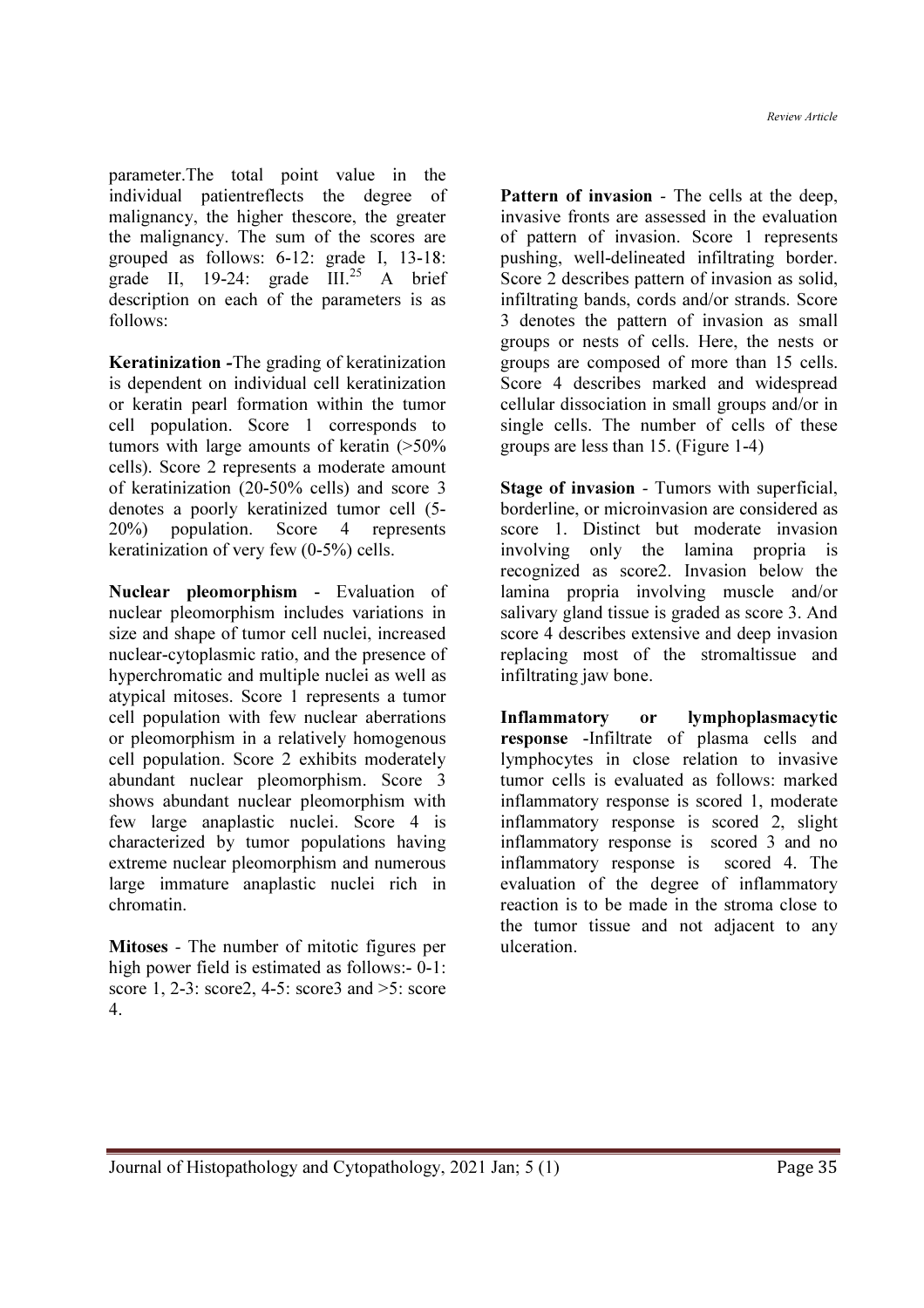| Morphologic parameter                | Points/Scores                                           |                                                              |                                                                                                                      |                                                                                                                     |
|--------------------------------------|---------------------------------------------------------|--------------------------------------------------------------|----------------------------------------------------------------------------------------------------------------------|---------------------------------------------------------------------------------------------------------------------|
|                                      | 1                                                       | 2                                                            | 3                                                                                                                    | $\overline{4}$                                                                                                      |
| 1.Degree of<br>keratinization        | $>50\%$<br>cells<br>keratinized                         | $20 - 50%$<br>cells<br>keratinized                           | $5 - 20%$<br>cells<br>keratinized                                                                                    | $0 - 5\%$<br>cells<br>keratinized                                                                                   |
| 2.Nuclear<br>pleomorphism            | Little<br>nuclear<br>pleomorphism                       | Moderately<br>abundant nuclear<br>pleomorphism               | Abundant<br>nuclear<br>pleomorphism                                                                                  | nuclear<br>Extreme<br>pleomorphism                                                                                  |
| 3. Number of<br>mitoses/HPF          | $0 - 1$                                                 | $2 - 3$                                                      | $4 - 5$                                                                                                              | >5                                                                                                                  |
| 4. Pattern of invasion               | Pushing,<br>well-<br>delineatedinfiltrating<br>borders  | Infiltrating,<br>solid<br>cords,<br>bands<br>and/or strands  | Small<br>groups<br><b>or</b><br>cords of infiltrating<br>cells $(n>15)$                                              | Marked<br>and wide-<br>spread<br>cellulardissemination<br>small<br>groups<br>1n<br>and/or in single cells<br>(n<15) |
| 5. Stage of invasion                 | Carcinoma-in-<br>situand/or<br>questionable<br>invasion | Distinct<br>invasion.but<br>involving lamina<br>propria only | Invasion<br>below<br>lamina<br>propria<br>adjacent to muscles,<br>salivary<br>gland<br>tissues.<br>and<br>periosteum | Extensive and deep<br>replacing<br>invasion<br>most of the stromal<br>tissue and infiltrating<br>jaw bone           |
| 6. Lymphoplasmacytic<br>infiltration | Marked                                                  | Moderate                                                     | Slight                                                                                                               | None                                                                                                                |

Table I: Anneroth et al (1987) multifactorial grading/scoring system for OSCC

Total Anneroth grade: Score 6-12: Grade I, Score 13-18: Grade II, Score 19-24: Grade III

The morphologic features, however, are notnecessarily equivalent in importance despitethe fact that they are given the same numericalpoint values.<sup>26</sup> Few investigators have quantitatively analyzed the relative importance of different morphologic parameter. Notable of these are the study done by Jakobsson et al in 1973 and Crissman et al in  $1984<sup>27,28</sup>$  Crissman et al noted that a single component might have a more clinical value over the combined score of multiple histologic parameters.<sup>28</sup>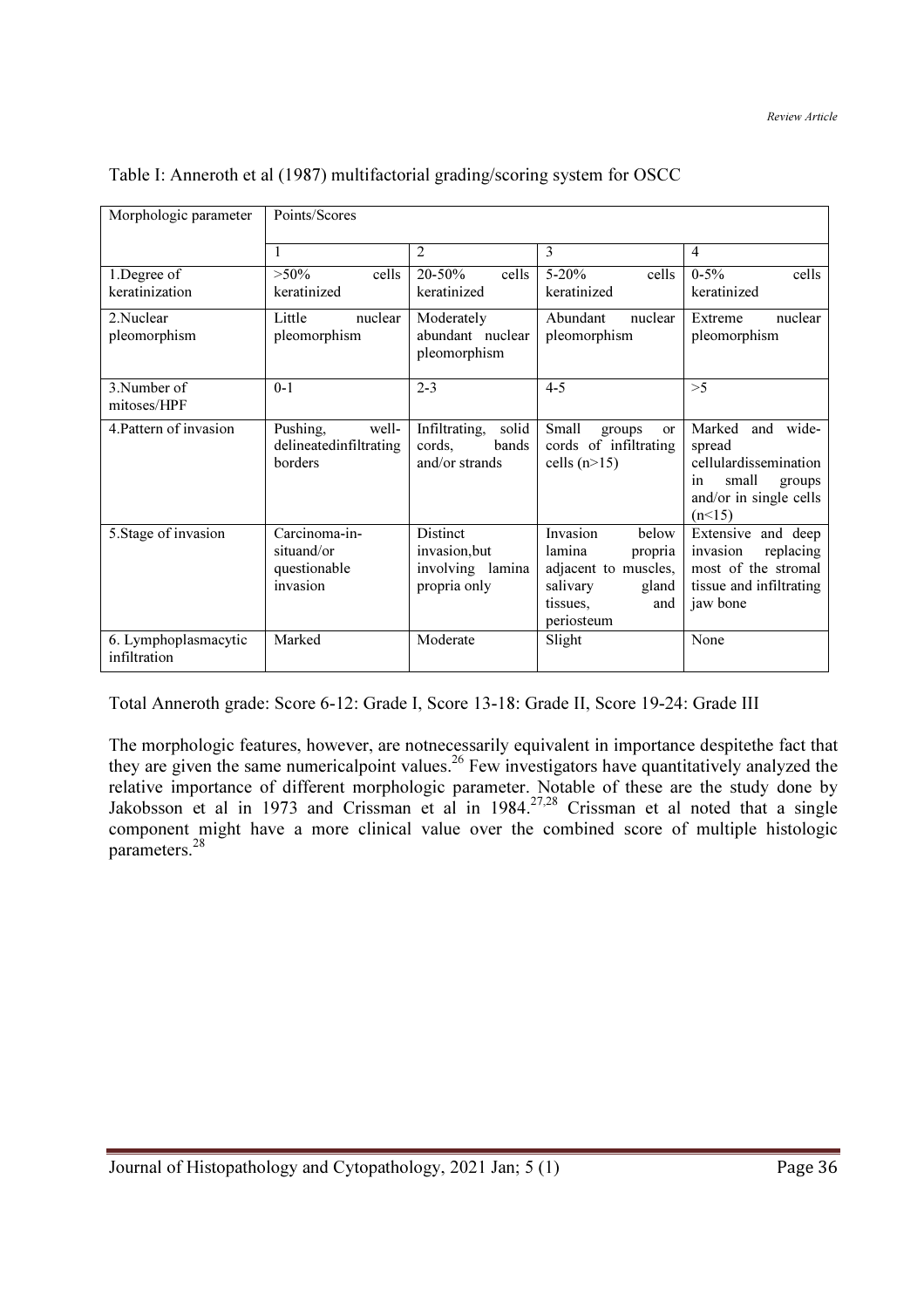

Figure1: POI 1 is represented bypushing, welldelineatedinfiltrating borders (H&E x400)



Figure 3: POI 3 is represented by Small groups or nestsof infiltrating cells  $(n>15)$  (H&E x400)



Figure 2: POI 2 is represented by solid, infiltrating bands, cords and/or strands (H&E x400)



Figure 4: POI 4 is represented bymarked and widespread cellular dissociation in small groups and/or in single cells (n<15) (H&E  $x800$ )



Figure 5: Pattern 5 was defined by presence of tumor island outside the main tumor at a distance of >1 mm (H&E x200)

Journal of Histopathology and Cytopathology, 2021 Jan; 5 (1) Page 37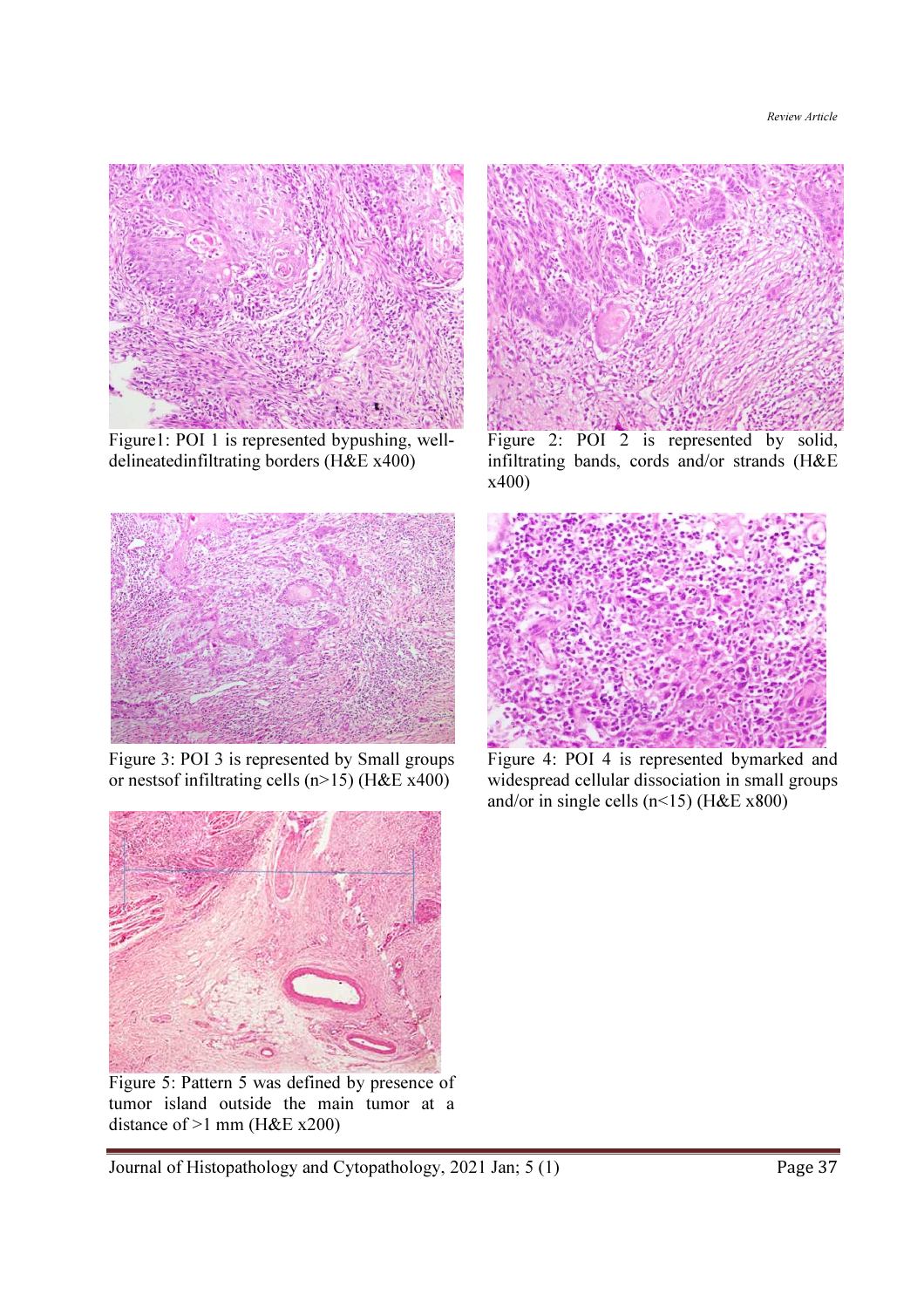Crissmanet al described pattern of invasion as the single most important histologic variable in predicting patient survival. $28$  Pattern of invasion is the parameter which was most frequently studied in oral squamous cell carcinoma patients in relation to prognosis or patient outcome and also in association with prognostic markers like E-cadherin etc. This is one of the most important prognostic parameter of Anneroth grading system. Odell et al also demonstrated pattern of invasion as a significant prognostic parameter in their study in 1994.<sup>29</sup> The significance of pattern of invasion as a prognostic indicator was enhanced because it was the most accurately scored parameter among observers and the scores were relatively evenly distributed among tumors. $^{18,22}$ 

In the recent years, pattern of invasion of OSCC was studied by several researchers and classified as 5 patterns.According to the study done by Parekhet al (2020) Pattern 1 was defined as broad, pushing margin oftumor with a smooth outline. Pattern 2 was defined as broad, pushing finger-like projection. Pattern 3 represents invasivetumor islands with >15 cells per island. Pattern 4 representsinvasive tumor islands with less than 15 cells per island. Pattern5 was defined by the presence of tumor island outside the maintumor at a distance of  $>1$  mm (Figure 5).<sup>30</sup> In a given case showing multiple patterns of invasion, the score was determined by the highest pattern present, even if present focally (WPOI). Among these 5 patterns, POI 4 and 5 wereclassifiedas invasive pattern, whereas POI 1 to 3 as cohesive pattern in some literatures.  $31,32$  They found strong association of worst pattern of tumor invasion (pattern 4 and 5)with LN metastasis. Hiratsuka et al also investigated previously in 1997 about pattern of invasion and stated that Invasive POI is able to predict the risk of occult LN metastasis efficiently.<sup>33</sup> Taking this

facts in consideration, worstpattern of invasion has been included very recently as a required criteria for reporting of oral cavitymalignancies according to College of American Pathologistguideline.<sup>34</sup> So, worst pattern of invasionmust be included in the histopathology reporting guidelines in our routine practice.

# Conclusion

It can be concluded that the prognosis of OSCC is predicted by various histological parameters that are easy to assess on routine hematoxylinand eosin–stained sections. POI is easy and reliable predictive factors in earlystage OSCC. Based on the findings of previous studies, we recommend that this parameter should be routinely evaluated both in resection and in preoperative biopsy specimens and should be a part of standard reporting format for OSCC. It will be beneficial forindividualization of treatment modalities in these patients.

#### References

1. Ferlay J, Soerjomataram I, Ervik M, Dikshit R, Eser S, Mathers C, Rebelo M, Parkin DM, Forman D, Bray F, (2012).GLOBOCAN 2012: Estimated Cancer Incidence, Mortality and Prevalence Worldwide in 2012 v1.0. Retrieved from IARC publications website:

http://globocan.iarc.fr/Pages/summary\_tab le\_pop\_prev\_sel.aspx

- 2. Sah DR, Akhter DM. Oral Cancer Senario in Multiple Centers of Dhaka, Bangladesh. International Journal of Innovative Research in Medical Science. 2020 Nov 30;5(11):572-75.
- 3. Patel TD, Vázquez A, Marchiano E, Sanghvi S, Eloy JA, Baredes S, Park RC. Efficacy of elective neck dissection in T1/T2N0M0 oral tongue squamous cell carcinoma: a population-based analysis.

Journal of Histopathology and Cytopathology, 2021 Jan; 5 (1) Page 38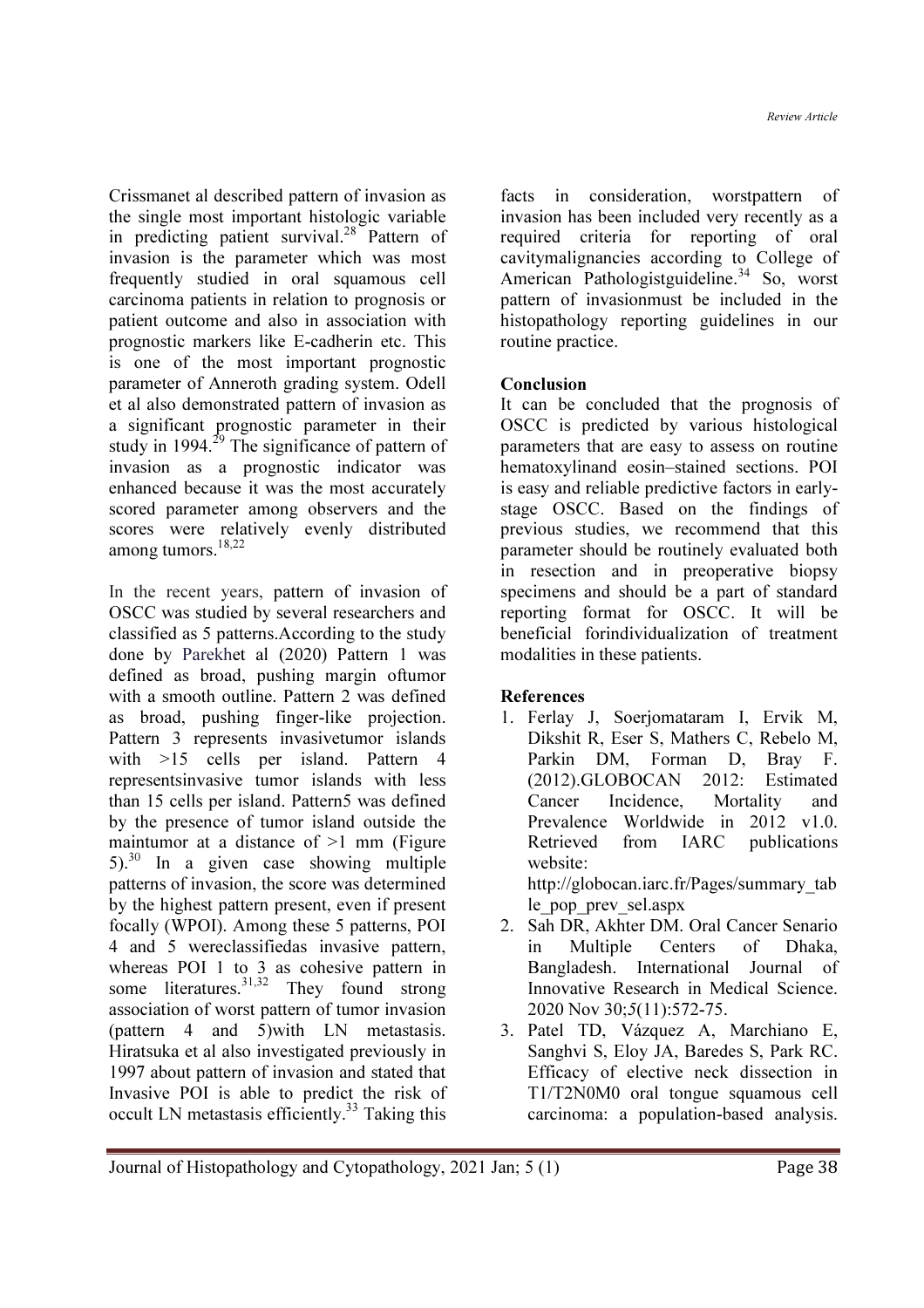Otolaryngology–Head and Neck Surgery. 2016 Oct 1; 155(4):588-97.

- 4. Ganly I, Patel S, Shah J. Early stage squamous cell cancer of the oral tongueclinicopathologic features affecting outcome. Cancer. 2012 Jan 1; 118(1):101- 11.
- 5. Adelstein D, Gillison ML, Pfister DG, Spencer S, Adkins D, Brizel DM, Burtness B, Busse PM, Caudell JJ, Cmelak AJ, Colevas AD. NCCN guidelines insights: head and neck cancers, version 2.2017. Journal of the National Comprehensive Cancer Network. 2017 Jun 1; 15(6):761-70.
- 6. Ganly I, Goldstein D, Carlson DL, Patel SG, O'Sullivan B, Lee N, Gullane P, Shah JP. Long‐term regional control and survival in patients with "low-risk," early stage oral tongue cancer managed by partial glossectomy and neck dissection without postoperative radiation: the importance of tumor thickness. Cancer. 2013 Mar 15; 119(6):1168-76.
- 7. Almangush A, Bello IO, Keski–Säntti H, Mäkinen LK, Kauppila JH, Pukkila M, Hagström J, Laranne J, Tommola S, Nieminen O, Soini Y. Depth of invasion, tumor budding, and worst pattern of invasion: prognostic indicators in early‐stage oral tongue cancer. Head & neck. 2014 Jun; 36(6):811-18.
- 8. Arora A, Husain N, Bansal A, Neyaz A, Jaiswal R, Jain K, Chaturvedi A, Anand N, Malhotra K, Shukla S. Development of a New Outcome Prediction Model in Early-stage Squamous Cell Carcinoma of the Oral Cavity Based on Histopathologic Parameters With Multivariate Analysis. Am J Surg Pathol. 2017 Jul 1; 41(7):950- 60.
- 9. Chatterjee D, Bansal V, Malik V, Bhagat R, Punia RS, Handa U, Gupta A, Dass A. Tumor Budding and Worse Pattern of Invasion Can Predict Nodal Metastasis in Oral Cancers and Associated With Poor

Survival in Early-Stage Tumors. Ear, Nose & Throat Journal. 2019 Aug 1; 98(7):112-19.

10. Magliocca, K. (2018). Staging-oral cavity. Retrieved from Pathology Outlines.com website:

https://www.pathologyoutlines.com/topic/ oralcavitytnm.html.

- 11. Broders AC. The grading of carcinoma. Minn Med. 1925 Dec;8(726):1925-730.
- 12. Pindborg JJ, Reichart PA, Smith CJ, Van der Waal I. Histological Typing of Cancer and Precancer of the Oral Mucosa: In Collaboration with LH Sobin and Pathologists in 9 Countries. Springer Science & Business Media; 2012 Dec 6.
- 13. Jakobsson PÅ, Eneroth CM, Killander D, Moberger G, Mårtensson B. Histologic classification and grading of malignancy in carcinoma of the larynx. Acta radiologica: therapy, physics, biology. 1973 Jan 1; 12(1):1-8.
- 14. Eneroth CM, Moberger G. Histological malignancy grading of squamous cell carcinoma of the palate. Acta otolaryngologica. 1973 Jan 1; 75(2-6):293- 95.
- 15. Lund C, Sosgaard H, Elbrønd O, Jørgensen K, Andersen AP. Epidermoid carcinoma of the lip histologic grading in the clinical evaluation. Acta radiologica: therapy, physics, biology. 1975 Jan 1; 14(5):465-74.
- 16. Willen R, Nathanson A, Moberger G, Anneroth G. Squamous cell carcinoma of the gingiva: histological classification and grading of malignancy. Acta otolaryngologica. 1975 Jan 1; 79(1-2):146- 54.
- 17. Fisher HR. Grading of biopsies of laryngeal carcinomas by multiple criteria. Can J Ololaryngol. 1975 Jan 1; 4(5):881- 84.
- 18. Crissman JD, Gluckman J, Whiteley J, Quenelle D. Squamous cell carcinoma of

Journal of Histopathology and Cytopathology, 2021 Jan; 5 (1) Page 39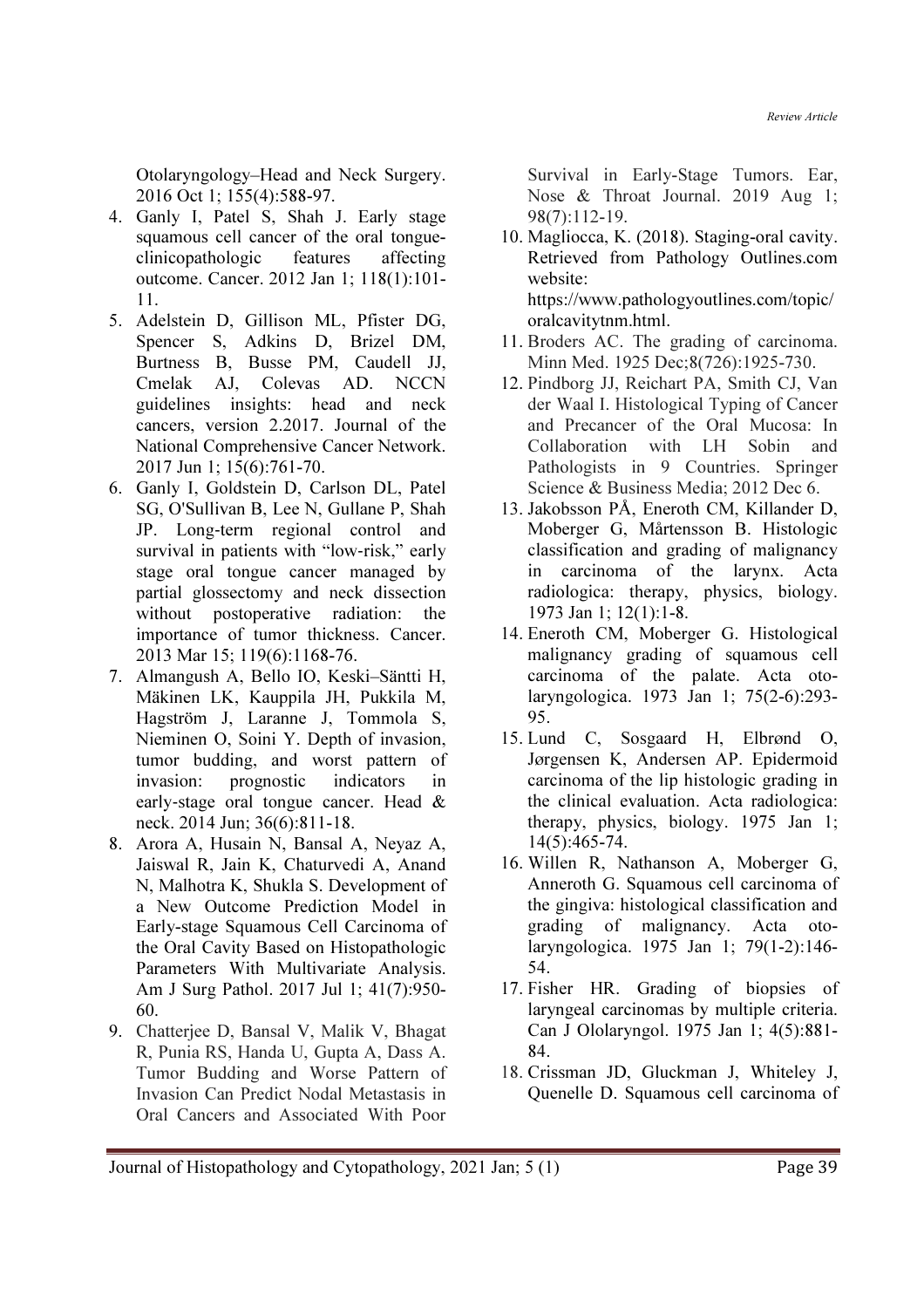floor of the mouth. Head Neck Surg. 1980Sep; 3(1):2-7.

- 19. Anneroth G, Hansen LS.A methodologic study of histologic classification and grading of malignancy in oral squamous cell carcinoma. European Journal of Oral Sciences. 1984 Oct; 92(5):448-68.
- 20. Akhter M, Hossain S, Rahman QB, Molla MR. A study on histological grading of oral squamous cell carcinoma and its corelationship with regional metastasis. Journal of oral and maxillofacial pathology. 2011 May; 15(2):168.
- 21. Lindenblatt RD, Martinez GL, Silva LE, Faria PS, Camisasca DR, Lourenço SD. Oral squamous cell carcinoma grading systems–analysis of the best survival predictor. Journal of oral pathology & medicine. 2012 Jan; 41(1):34-39.
- 22. Nicolson GL. Tumor cell instability, diversification, and progression to the metastatic phenotype: from oncogene to oncofetal expression. Cancer Research. 1987 Mar 15; 47(6):1473-87.
- 23. Bryne M, Koppang HS, Lilleng R, Kjærheim Å. Malignancy grading of the deep invasive margins of oral squamous cell carcinomas has high prognostic value. The Journal of pathology. 1992 Apr; 166(4):375-81.
- 24. Nadaf A, Bavle RM, Soumya M, D'mello S, Kuriakose MA, Govindan S. Analysis of the invasive edge in primary and secondary oral squamous cell carcinoma: An independent prognostic marker: A retrospective study. Journal of oral and maxillofacial pathology. 2016 May; 20(2):239.
- 25. Sharma M, Sah P, Sharma SS, Radhakrishnan R. Molecular changes in invasive front of oral cancer. Journal of oral and maxillofacial pathology. 2013 May; 17(2):240.
- 26. Doshi NP, Shah SA, Patel KB, Jhabuawala MF. Histological grading of oral cancer: A comparison of different

systems and their relation to lymph node metastasis. National journal of community medicine. 2011; 2(1):136-42.

- 27. Anneroth G, Batsakis J, Luna M. Review of the literature and a recommended system of malignancy grading in oral squamous cell carcinomas. Scand J Dent Res. 1987 Jun;95(3):229-49.
- 28. Jakobsson PA. Glottic carcinoma of the larynx. Factors influencing prognosis following radiotherapy. [Doctoral Thesis]. [Uppsala]: Printlab AB; 1973.
- 29. Crissman JD, Liu WY, Gluckman JL, Cummings G. Prognostic value of histopathologic parameters in squamous cell carcinoma of the oropharynx. Cancer. 1984 Dec 15; 54(12):2995-3001.
- 30. Odell EW, Jani P, Sherriff M, Ahluwalia SM, Hibbert J, Levison DA, Morgan PR. The prognostic value of individual histologic grading parameters in small lingual squamous cell carcinomas. The importance of the pattern of invasion. Cancer. 1994 Aug 1; 74(3):789-94.
- 31. Parekh D, Kukreja P, Mallick I, Roy P. Worst pattern of invasion – type 4 (WPOI-4) and Lymphocyte host response should be mandatory reporting criteria for oral cavity squamous cell carcinoma: A re-look at the American Joint Committee of Cancer (AJCC) minimum dataset. Indian J PatholMicrobiol. 2020 Oct 1; 63(4):527-33.
- 32. Heerema MG, Melchers LJ, Roodenburg JL, Schuuring E, de Bock GH, van der Vegt B. Reproducibility and prognostic value of pattern of invasion scoring in low‐stage oral squamous cell carcinoma. Histopathology. 2016 Feb; 68(3):388-97.
- 33. Li Y, Bai S, Carroll W, Dayan D, Dort JC, Heller K, Jour G, Lau H, Penner C, Prystowsky M, Rosenthal E. Validation of the risk model: high-risk classification and tumor pattern of invasion predict outcome for patients with low-stage oral cavity

Journal of Histopathology and Cytopathology, 2021 Jan; 5 (1) Page 40